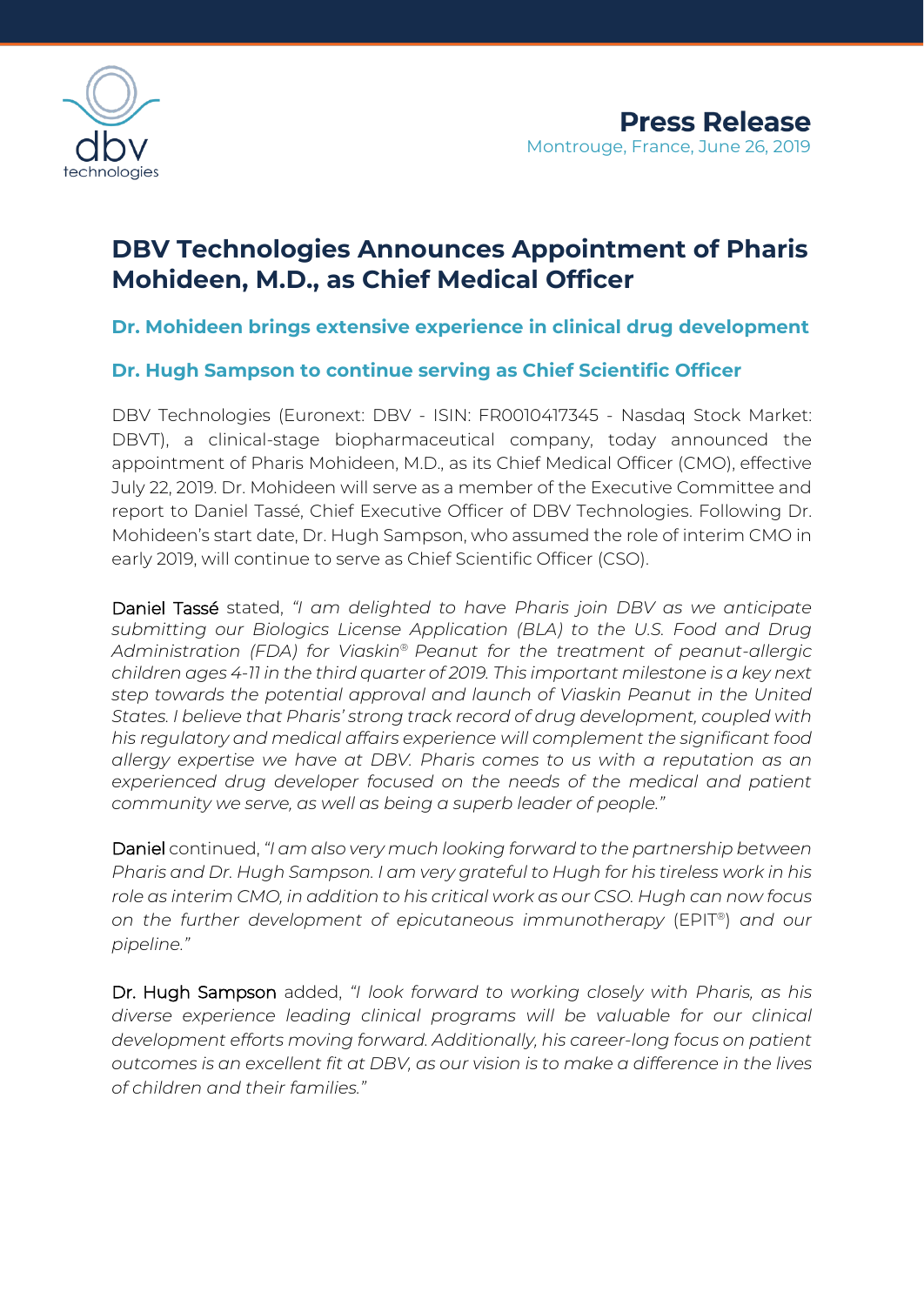

Dr. Mohideen brings nearly two decades of industry experience. He most recently served as CMO for Millendo Therapeutics, Inc., where he created and executed clinical development and regulatory strategies. At Millendo, he helped to expand the clinical pipeline from a single indication (adrenocortical carcinoma) to multiple indications and was involved with initiating new clinical trials in Cushing's syndrome, congenital adrenal hyperplasia, Prader-Willi syndrome and polycystic ovary syndrome. Previously, Dr. Mohideen was Vice President of Clinical Development at Shionogi Inc., a global pharmaceutical company, where he designed and helped lead the company through its first full Phase III development program outside of Japan (naldemedine) and was a core member of the team that gained FDA approval of ospemifene (Osphena®). Prior to Shionogi, Dr. Mohideen served as Executive Medical Director, Oncology at Novartis International AG, where he was responsible for leading all clinical development and registration activities for three key compounds including pasireotide (Signafor®). Additionally, he was the registration lead for vildagliptin (Galvus®) for the treatment of Type 2 diabetes and helped lead the EMA submission and approval in this indication. Dr. Mohideen began his career at Bristol-Myers Squibb Company in a global clinical development role. Prior to joining the pharmaceutical industry, Dr. Mohideen was an attending physician and Assistant Professor of Medicine at the University of Hawaii, department of internal medicine (endocrinology) and served as an investigator on multiple pharmaceutical-sponsored clinical trials.

*"Together with the experienced leadership team at DBV, I look forward to helping the Company continue to develop its pipeline and potentially bring innovative new treatments, if approved, to patients,"* said Dr. Pharis Mohideen. *"Epicutaneous immunotherapy* (EPIT)*, by using the skin to activate the immune system, is being investigated as a novel method that could potentially treat food allergies and other immunological diseases in a non-invasive manner. I believe DBV has the potential to deliver new options for underserved patients.*"

### About DBV Technologies

DBV Technologies is developing Viaskin®, an investigational proprietary technology platform with broad potential applications in immunotherapy. Viaskin is based on epicutaneous immunotherapy, or EPIT®, DBV's method of delivering biologically active compounds to the immune system through intact skin. With this new class of self-administered and non-invasive product candidates, the Company is dedicated to safely transforming the care of food allergic patients, for whom there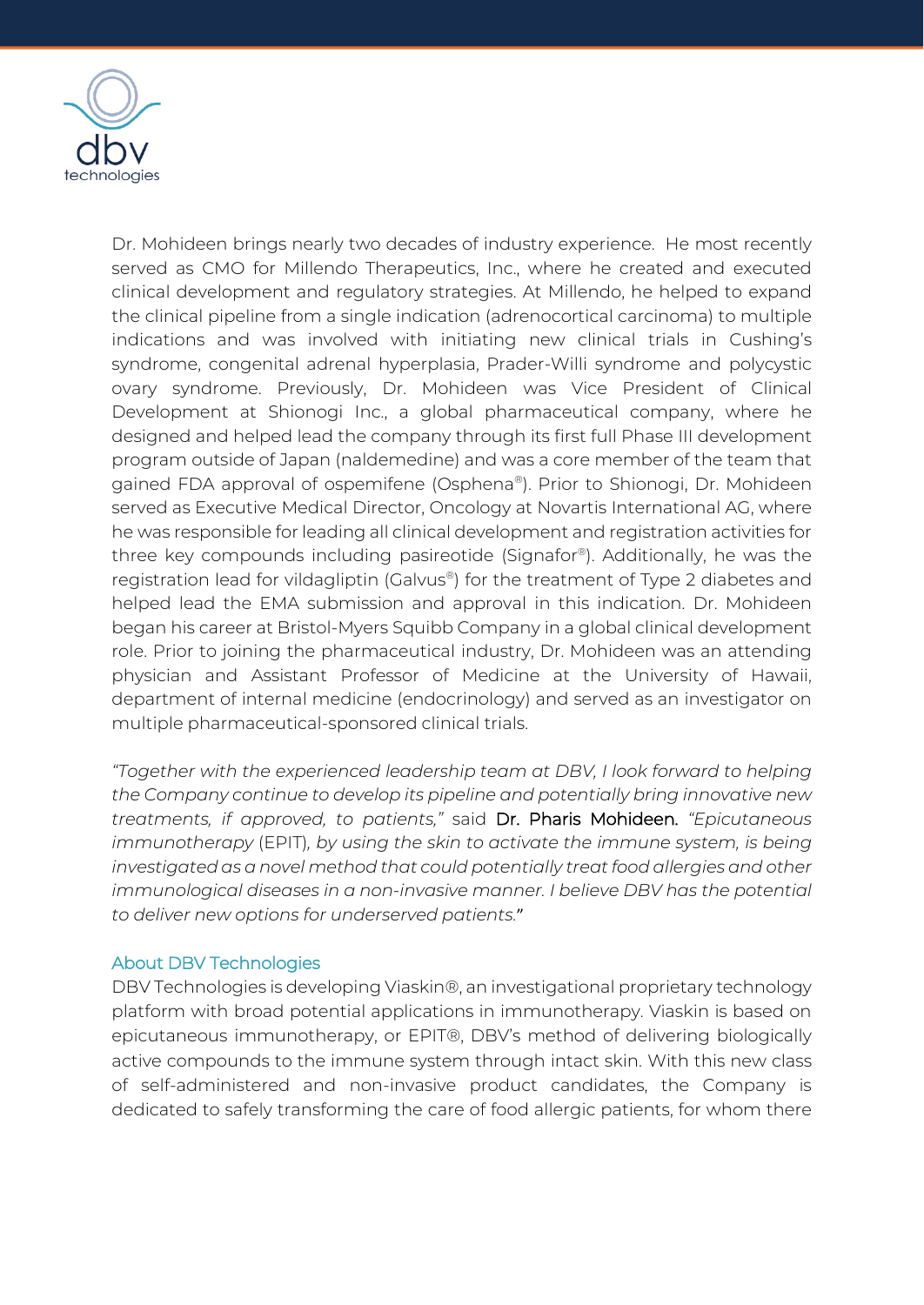

are no approved treatments. DBV's food allergies programs include ongoing clinical trials of Viaskin Peanut and Viaskin Milk, and preclinical development of Viaskin Egg. DBV Technologies is also pursuing a human proof-of-concept clinical study of Viaskin Milk for the treatment of Eosinophilic Esophagitis, and exploring potential applications of its platform in vaccines and other immune diseases. DBV Technologies has global headquarters in Montrouge, France and offices in Bagneux, France, and North American operations in Summit, NJ and New York, NY. The Company's ordinary shares are traded on segment B of Euronext Paris (Ticker: DBV, ISIN code: FR0010417345), part of the SBF120 index, and the Company's ADSs (each representing one-half of one ordinary share) are traded on the Nasdaq Global Select Market (Ticker: DBVT).

#### Forward Looking Statements

This press release may contain forward-looking statements and estimates, including statements regarding the potential of the EPIT® platform and Viaskin® Peanut as a treatment for peanut-allergic children, and the Company's regulatory plans regarding Viaskin Peanut, particularly with respect to the Company's expectations regarding its plan to resubmit its BLA to the FDA, and the anticipated benefits to be derived from the management changes announced herein. These forward-looking statements and estimates are not promises or guarantees and involve substantial risks and uncertainties. At this stage, the products of the Company have not been authorized for sale in any country. Among the factors that could cause actual results to differ materially from those described or projected herein include uncertainties related to the Company's ability to address the concerns raised by the FDA with respect to its BLA, as well as those associated generally with attracting and retaining key personnel and with research and development, clinical trials and related regulatory reviews. A further list and description of these risks, uncertainties and other risks can be found in the Company's regulatory filings with the French Autorité des Marchés Financiers, the Company's Securities and Exchange Commission filings and reports, including in the Company's Annual Report on Form 20-F for the year ended December 31, 2018 and future filings and reports by the Company. Existing and prospective investors are cautioned not to place undue reliance on these forward-looking statements and estimates, which speak only as of the date hereof. Other than as required by applicable law, DBV Technologies undertakes no obligation to update or revise the information contained in this Press Release.